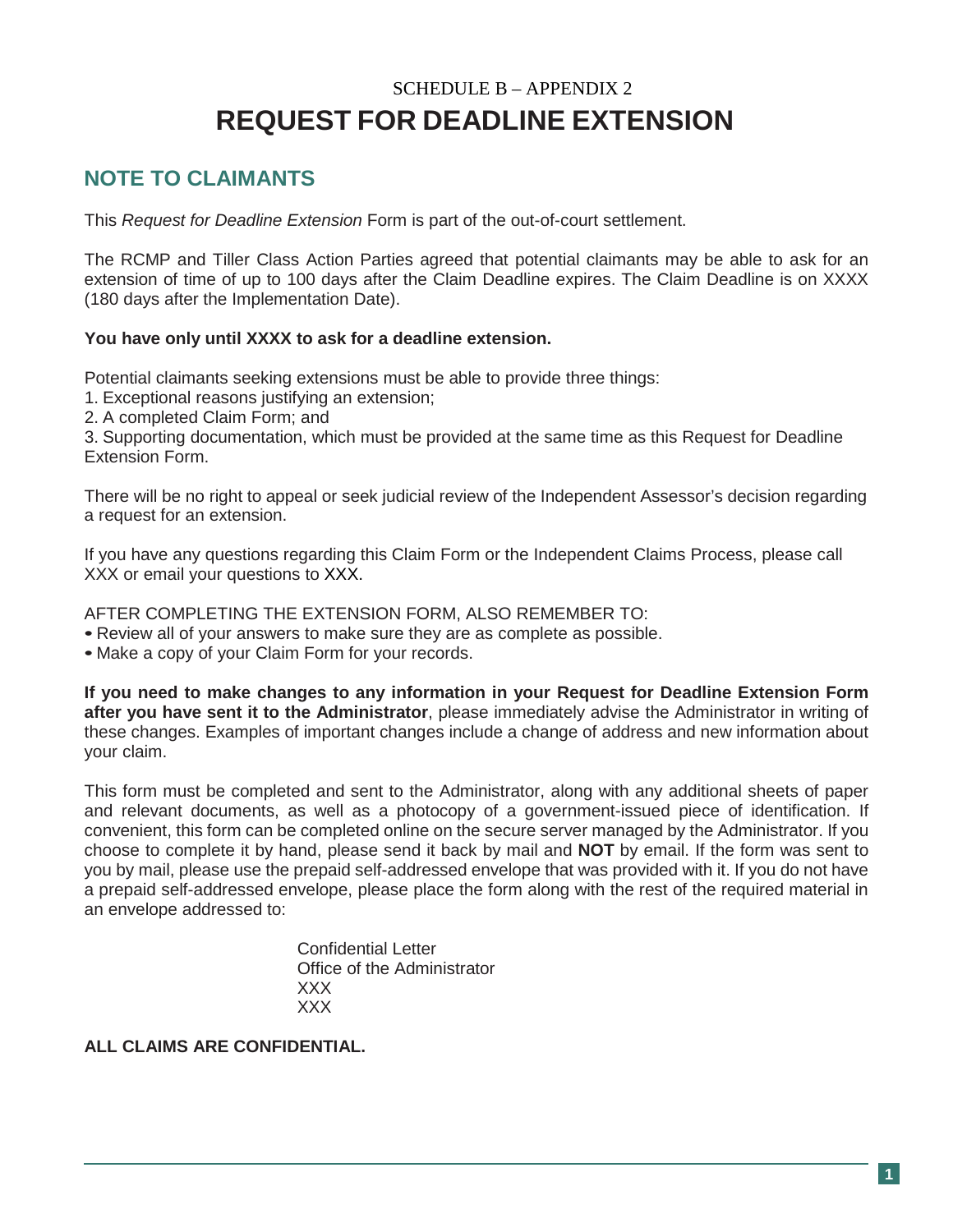# **REQUEST FOR DEADLINE EXTENSION**

## SECTION A – **PERSONAL INFORMATION**

| You may check all relevant boxes that apply to you: |                                                                                                 |  |  |  |
|-----------------------------------------------------|-------------------------------------------------------------------------------------------------|--|--|--|
| $\Box$ Municipal Employee                           | $\Box$ Consultant                                                                               |  |  |  |
| $\Box$ Regional District Employee                   | $\Box$ Contractor                                                                               |  |  |  |
| $\Box$ Employee of a Non-Profit Organization        | $\Box$ Public service employee (not covered in Merlo/Davidson)                                  |  |  |  |
| $\Box$ Volunteer                                    | $\Box$ Student                                                                                  |  |  |  |
| $\Box$ Commissionaire                               | $\Box$ Member of an integrated policing unit or an outside agency or police force               |  |  |  |
| $\Box$ Supernumerary Special Constable              | $\Box$ Similarly situated individual working or volunteering with the RCMP<br>(state role here: |  |  |  |

#### **1 NAME**

First Name(s) Last Name

Other names you are known by (for example, maiden name, nicknames)

Name while working or volunteering with the RCMP

**Position** 

#### **2 MAILING ADDRESS**

Street name and number **Apartment number** Apartment number, P.O. Box or RR#

City/Village **Province/Territory** Province/Territory Postal Code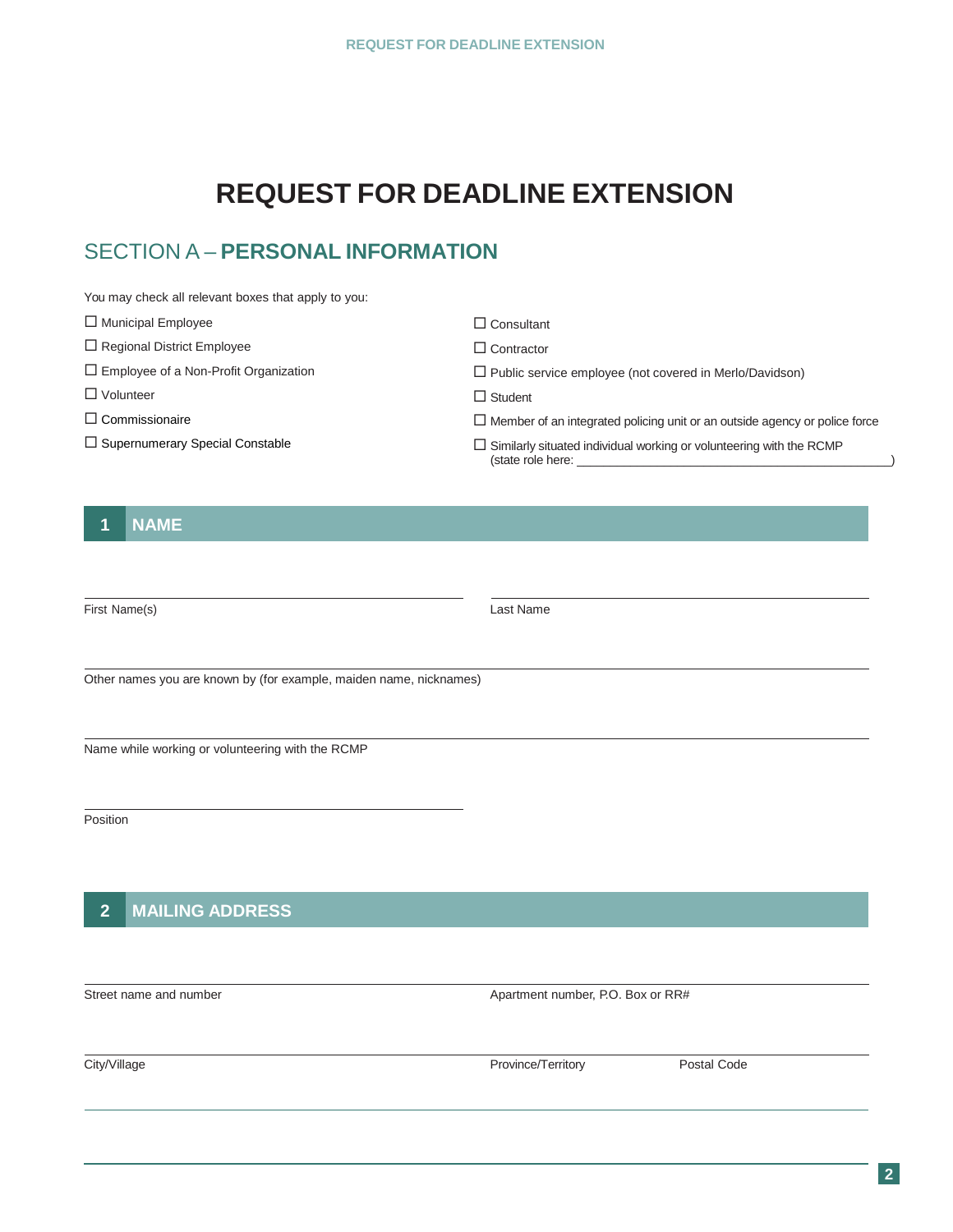| $\overline{3}$                                                                                                               |                        | <b>CONTACT INFORMATION</b>                             |  |                                                                                   |              |                                |              |  |  |
|------------------------------------------------------------------------------------------------------------------------------|------------------------|--------------------------------------------------------|--|-----------------------------------------------------------------------------------|--------------|--------------------------------|--------------|--|--|
| $\overline{ }$                                                                                                               | Home Phone Number      |                                                        |  | Can we leave a message at this number?<br>$\square$ No<br>$\square$ Yes           |              |                                |              |  |  |
| Cellular Phone Number                                                                                                        |                        |                                                        |  | Can we leave a message at this number?<br>$\Box$ Yes<br>$\square$ No              |              |                                |              |  |  |
| Email address                                                                                                                |                        |                                                        |  | Can we send you a message at this email address?<br>$\square$ Yes<br>$\square$ No |              |                                |              |  |  |
|                                                                                                                              |                        | What is the best way to contact you? $\Box$ Home Phone |  |                                                                                   | □ Cell Phone | $\Box$ Mail                    | $\Box$ Email |  |  |
| DO YOU HAVE A PERSONAL REPRESENTATIVE OR A GUARDIAN?<br>$\overline{\mathbf{4}}$                                              |                        |                                                        |  |                                                                                   |              |                                |              |  |  |
| $\square$ No<br>$\Box$ Yes<br>If you have a personal representative or a guardian, please provide the following information: |                        |                                                        |  |                                                                                   |              |                                |              |  |  |
|                                                                                                                              |                        | Name of personal representative or guardian            |  |                                                                                   |              |                                |              |  |  |
|                                                                                                                              | Street name and number |                                                        |  |                                                                                   |              | Apartment number, P.O. Box RR# |              |  |  |
| City/Village                                                                                                                 |                        |                                                        |  | Province/Territory                                                                |              | Postal Code                    |              |  |  |
| $5\overline{)}$                                                                                                              | Phone Number           | ARE YOU REPRESENTED BY A LAWYER?                       |  | Email                                                                             |              |                                |              |  |  |
| $\Box$ Yes<br>$\square$ No<br>If you have a lawyer, please provide the following information:                                |                        |                                                        |  |                                                                                   |              |                                |              |  |  |
|                                                                                                                              | Name of lawyer         |                                                        |  |                                                                                   |              |                                |              |  |  |
|                                                                                                                              | Street name and number |                                                        |  |                                                                                   |              | Office Number                  |              |  |  |
| City/Village                                                                                                                 |                        |                                                        |  | Province/Territory                                                                |              | Postal Code                    |              |  |  |
|                                                                                                                              |                        |                                                        |  |                                                                                   |              |                                |              |  |  |
| <b>Phone Number</b>                                                                                                          |                        | Fax Number                                             |  | Email                                                                             |              |                                |              |  |  |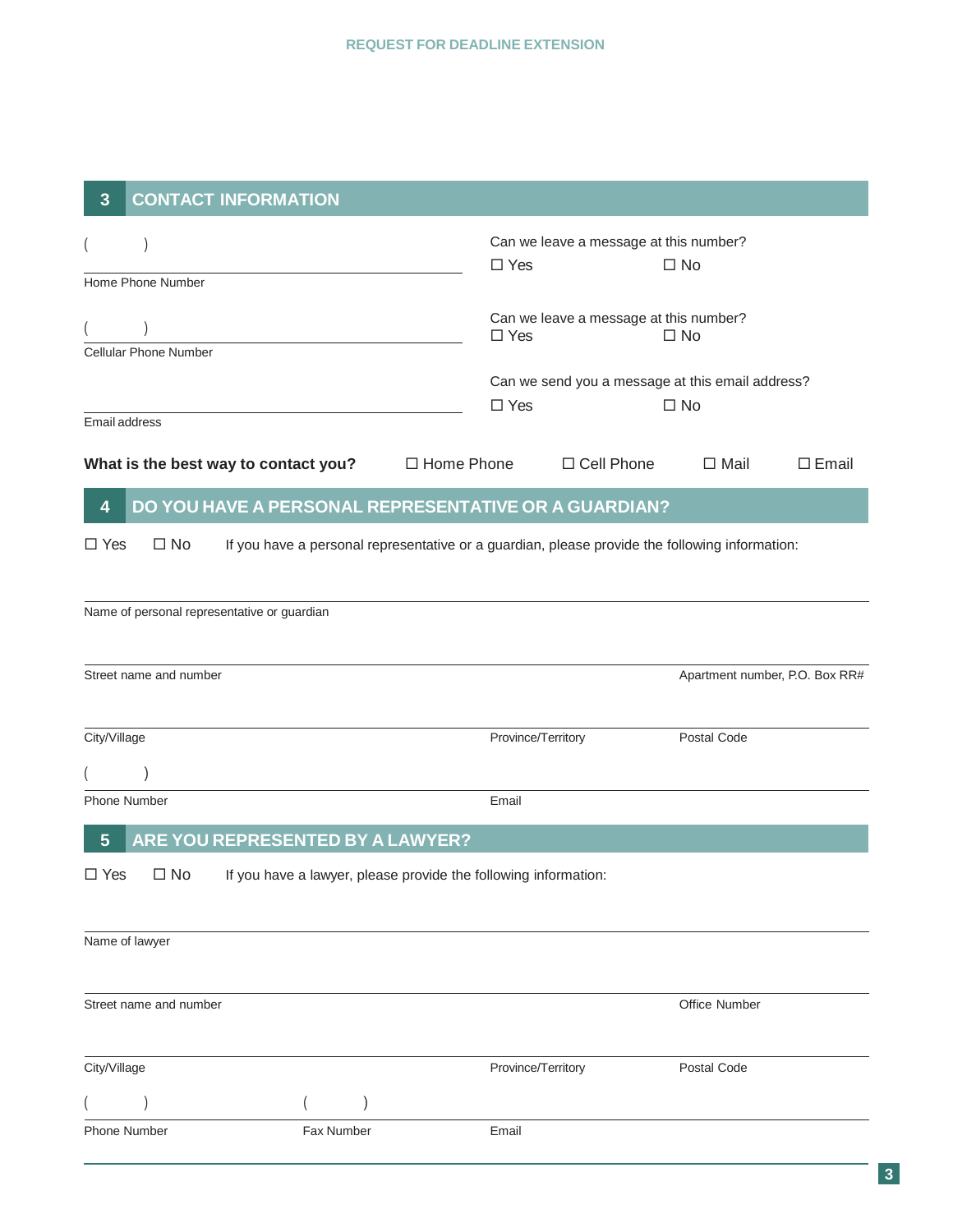#### SECTION B – **EXCEPTIONAL CIRCUMSTANCES REQUIRING THE EXTENSION OF TIME**

#### **Please tell us why you need an extension.**

Using the space provided below, please provide as much detail as possible to tell the Independent Assessor why you require an extension to participate in the claims process:

Please attach as many sheets of paper as necessary to fully answer the question.